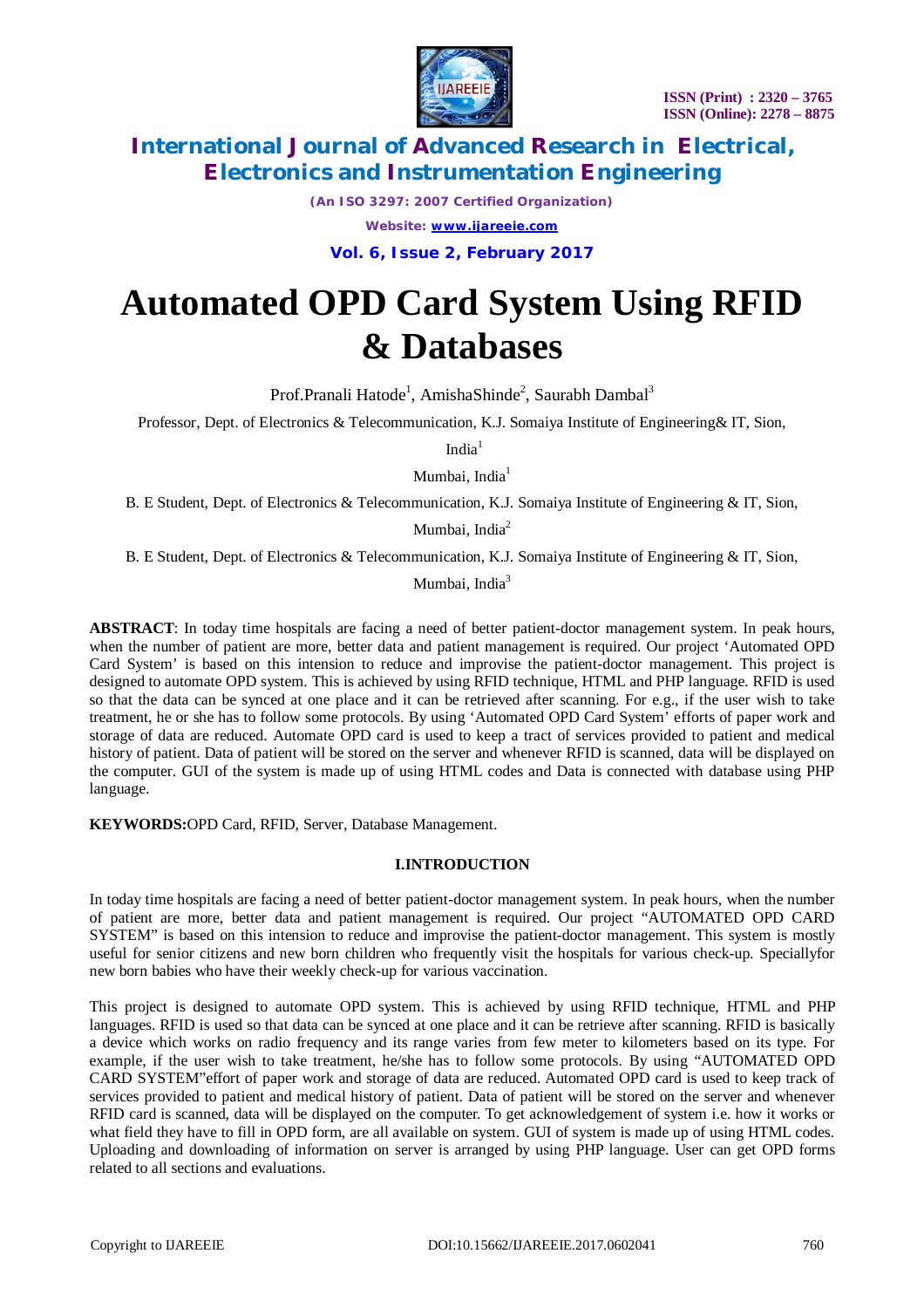

*(An ISO 3297: 2007 Certified Organization)*

*Website: [www.ijareeie.com](http://www.ijareeie.com)*

## **Vol. 6, Issue 2, February 2017**

This project is used to sync and store information of patients. In hospital, paper work is more before and after of treatment. To avoid this paper work and storage of heavy files, OPD card system is useful. By using this system, longer queues for paper making will reduce to greater extent. In this system, RFID card is used to sync and store data on server. User can store his/her personal information and medical history using RFID card. When RFID card is scanned by doctor, he/she will get all information of patient. After treatment, list of prescribed medicines also gets updated. This card will remain with patient. Whenever user come for treatment, he/she can directly meet the doctor without waiting in queue.

User interface is created with HTML language. 6 forms of various sections are included in Graphical User Interface. Uploading and downloading of data is arranged with the help PHP language. By this system, requirement of paper is eliminated. Paper will require only for print of prescribed medicines.

## **II. BACKGROUND & RELATED WORKS**

Somewhat same system is presently used by K. J. Somaiya hospital, Ayurvihar, sion. In that system, they are providing a card with 15 day validity. After those 15 days if a patient comes, then the person on the counter scans the RFID card and provide new case paper. In addition to that, they maintain a register for storing numbers on RFID card of patient. In that register, they maintain every detail of patient. Here our system and their system differs by each other. In our system, we are not providing any case paper to the patient. All the treatment related details will be directly stored on the server by operating doctor. Only prescription will be on the paper. Otherwise no paper will used. This increases accuracy and reliability of data of patient.

Any many other hospitals and chemical labs, such process is used. But overcoming all the problems in previous systems, we are introducing a new efficient method of data/record management.

#### **III. SCOPE OF RESEARCH**

In this section some advantages of 'Automated OPD card' are-

a) Lots of time consuming paper work is saved.

b) To increase accuracy of data using RFID card and database (digital storage). Life span of the database increases as all the data will be stored virtually on the server.

c) Earlier queue system for patient can be avoided. Patient management will become easy task.

d) Keeping a track of any patient's medical history is very easy.

e) Data maintenance is improved as everything is saved in server directly.

f) If incase same doctor is not available on the session, then any doctor can access the previous medical history of the patient using patient's RFID card.

#### **IV. PROPOSED METHEDOLOGY & DISCUSSION**

#### **i. Flow of data and Procedures**

**1st time user:** 



- A. 1st time user will get RFID card after basic amount of down payment of the card. The RFID number will be saved along with the name of the patient
- B. On the same counter, basic details of patients like name, age, address, contact number, gender etc. is saved along with date and time.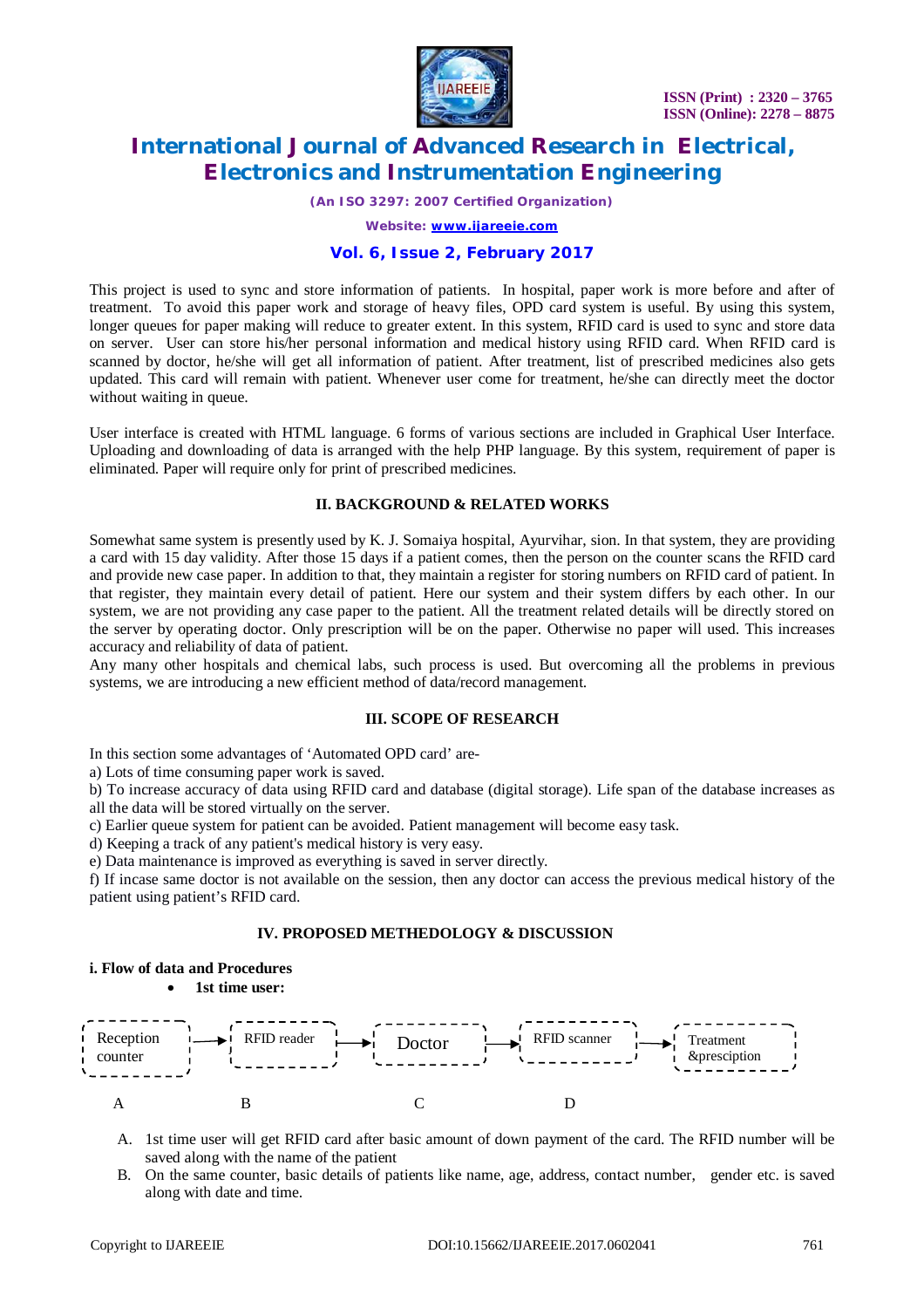

*(An ISO 3297: 2007 Certified Organization)*

*Website: [www.ijareeie.com](http://www.ijareeie.com)*

## **Vol. 6, Issue 2, February 2017**

- C. When patient will reach particular OPD doctor will have patient full basic details through RFID reader
- D. Health problem of patient along with treatment and medicines details will be saved on RFID card at doctor's end. A printer will be connected to this computer from where medicine receipt and other details can be printed.
	- **2 nd time user:**



- E. When same patient will come for re-checking or any other health issue, he/she need not go to counter, and instead he/she can bypass point A and B and can directly go to OPD
- F. Here point C and D will be repeated

#### **V. RESULT AND DISCUSSION**

#### **i. Webpage using HTML, CSS & PHP-**

We have made web pages (medical forms) using HTML coding with CSS to give its font, colour, size etc. Page of personal information have a submit button which is used to connect this data with our database according to the medical proforma the data will be saved or taken from. Fig. 1 shows one of the webpage in the collection. This page is "welcome" page, which is basic introduction page. Similar 6 pages of various sections in defined sector are made.



Fig. 1. Web pages GUI

## **ii. Database using MYSQL-**

When the data of patient will be filled in the form, the data will be saved in the server as per the RFID number which will be unique of every patient. The data will be updated through MySQL which is a management system for our local and sever database.Further, the data according to specification of patient problem will be updated for the particular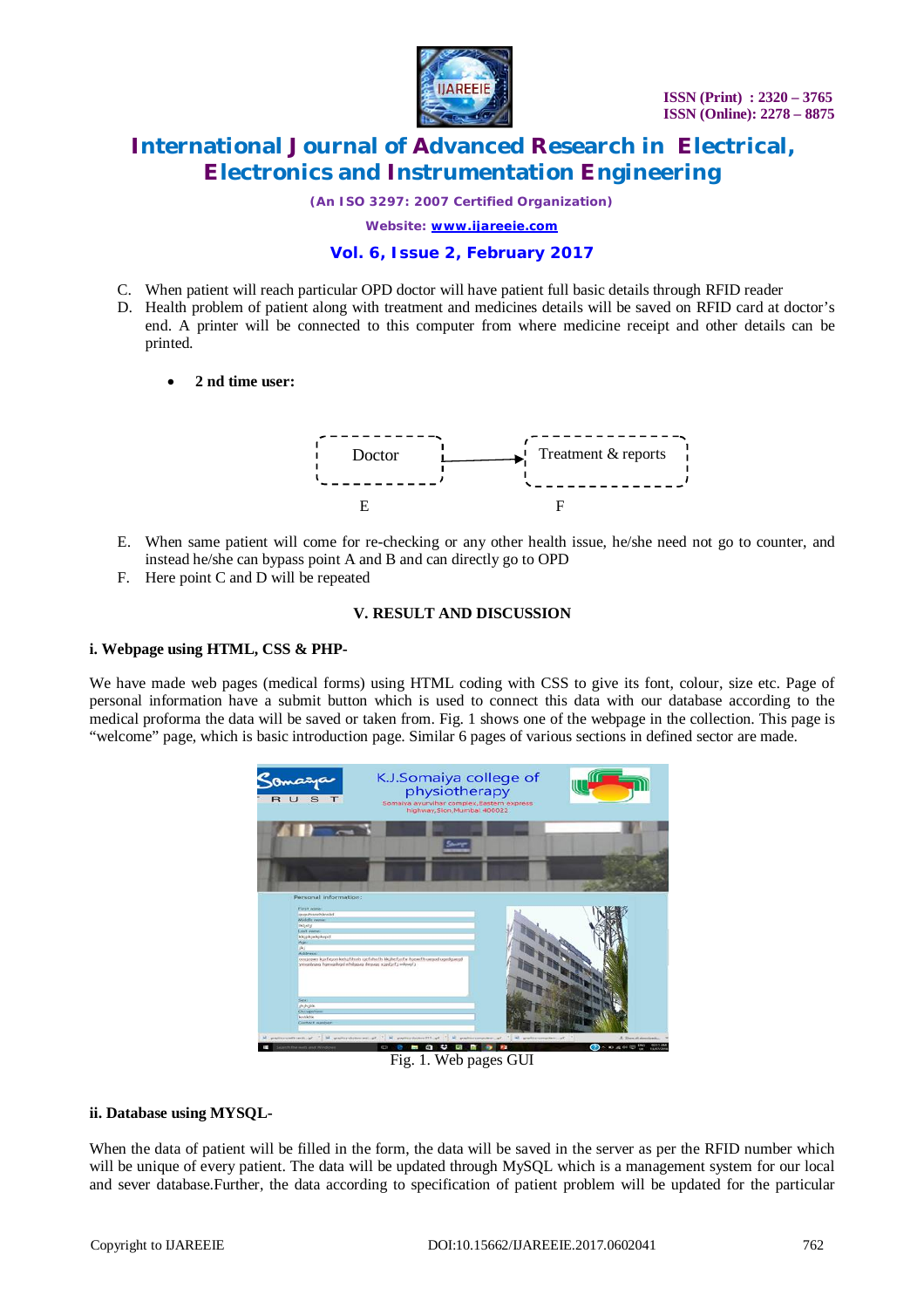

*(An ISO 3297: 2007 Certified Organization)*

*Website: [www.ijareeie.com](http://www.ijareeie.com)*

## **Vol. 6, Issue 2, February 2017**

select.Updated database can be any time accessed by any doctor having information about patient's RFID card number, which will help doctors to analyse and track the progress of patients.

Fig.2 shows the database of the webpages. When data is filled in webpage and submitted, then all the data gets arrange in proper tables in respective database.

| View Guey Debbase Server Took Screene Help-                                                                                                                      |                            |                                    |                                             |              |            |                           |      |                |                                                   |             |  |                |
|------------------------------------------------------------------------------------------------------------------------------------------------------------------|----------------------------|------------------------------------|---------------------------------------------|--------------|------------|---------------------------|------|----------------|---------------------------------------------------|-------------|--|----------------|
| <b>Edit</b><br>File:                                                                                                                                             |                            |                                    |                                             |              |            |                           |      |                |                                                   |             |  |                |
| $\alpha$<br>F<br>s<br>亩                                                                                                                                          | 555 周                      | £                                  |                                             |              |            |                           |      |                |                                                   |             |  | $\circ$ $\Box$ |
| <b>MATERIZ</b>                                                                                                                                                   | Glen/3                     | SULFINT                            | introduction                                | introduction |            | resolutiony protokine.    |      |                | respiratory proforma                              | <b>GREE</b> |  |                |
| MANAGEMENT<br>×<br>C Sever Stetus<br>E thert Connections<br>Users and Privileges<br><b>RE Status and Saster Venables</b><br>& Data Export<br>Data import/Restore | ū<br>1 <sup>8</sup>        | д<br>¥                             | 9b<br>SELECT * FROM databasel.introduction: | 偔            |            | List to 100 year.         |      | $x - 36$<br>4đ | Q 图 2                                             |             |  |                |
| INSTANCE 29<br>El Stefan / Shutdown<br>A Severlage<br>& Options File                                                                                             |                            |                                    |                                             |              |            |                           |      |                |                                                   |             |  |                |
| PERFORMANCE<br><b>El Distroyed</b><br><b>E. Informance Reports</b>                                                                                               |                            |                                    |                                             |              |            |                           |      |                |                                                   |             |  |                |
| 6 <sup>6</sup> Performance Scheme Soluti                                                                                                                         |                            |                                    |                                             |              |            |                           |      |                |                                                   |             |  | $\sim$ 5       |
| 6.7<br>SCHEMAS                                                                                                                                                   |                            | <b>Result Grid III 49 The Room</b> |                                             |              | Solls Isle | <b>Bo</b>                 |      |                | <b>Ex.</b> SportShoom 184 (W) Who Cal Cortect: 19 |             |  |                |
| Q. His steets                                                                                                                                                    | Idooter1                   |                                    | fort new indis next liet new                |              | 628        | address                   | nev. |                | conjuntion contact re-                            |             |  | E              |
| drabau                                                                                                                                                           | k                          | Walk                               | Manda                                       | N            | z          | m                         | nik  | <b>XSIN</b>    | 25/153                                            |             |  | ing)<br>Gra    |
|                                                                                                                                                                  | Z                          | anders                             | kichor                                      | shinge       | 21         | EI                        |      | chident.       | 25453                                             |             |  | ÷              |
| <b>v</b> Bit Tables                                                                                                                                              | $\overline{1}$             | entring                            | king.                                       | dete         | 21         | EITS                      | ă.   | rhalent.       | 253111                                            |             |  | Fom            |
| <b>Fill Imagement</b><br>E respiratory proform                                                                                                                   |                            | 200N                               | konz                                        | dedo         | $_{21}$    | EU.                       |      | staket.        | 25583                                             |             |  | Exite          |
| <b>REVIEW</b>                                                                                                                                                    | t                          | spices                             | <b>kense</b>                                | 状態性          | $^{21}$    | <b>EDS</b><br><b>ELTS</b> | ×    | student        | 258853                                            |             |  | E              |
| <b>Bi</b> stord from turns<br>$\overline{ }$                                                                                                                     |                            | enions                             | kinsur.                                     | dese         | 28         |                           | z    | ٠              | 254153                                            |             |  | 7aid           |
|                                                                                                                                                                  |                            | area'u                             | king                                        | dinks        | $_{21}$    | EZ                        | ×    | Ň.             | 260463                                            |             |  | <b>Types</b>   |
| k li<br>v detabase1<br>afornizia<br>Schemar database !                                                                                                           | ä                          | \$50/\$30                          | preight                                     | dangel       | w          | <b>EXIS</b><br>$\Box$     | nole | student.       | 46562563                                          |             |  |                |
|                                                                                                                                                                  | ă,                         | 757                                | pere                                        | 277          | Xb         |                           | mile | doctor         | 405125920                                         |             |  | $\sim$         |
| Down Ivio Sendian                                                                                                                                                | $_{22}$<br>rimited on List | 222                                | pera                                        | 225          | z          | EA                        | rade | docast         | (80525503b                                        |             |  | <b>Record</b>  |

Fig. 2. Databases of webpages

## **iii. Connection to Server-**

We have the XAMPP sever along with the cmd having local database data entered in it. In XAMPP control panel we have to connect it with MySQL local database which we have made earlier and the after entering the data in the forms the data of the patient will be entered in the database according to its particular RFID number.

## **VI.CONCLUSION**

The amount of paper work and the amount of paper used both can be reduced by using this system. Not only paper but it also minimizes our effort to maintain the data of patient. Along which this system can in future be linked with internet to fall in Internet of Things and can contributed to Digital India.

## **VII. ACKNOWLEDGEMENT**

We would like to express our whole-hearted thanks to our project guide Prof.PranaliHatode, who shared with us her valuable experiences, time and knowledge and provided us constant guidance from starting to the completion of our project "AUTOMATED OPD CARD SYSTEM".

We would like to thanks to our HOD Prof.JayashreeKhanapuri. We are greatly thanked to other prof. for their help and guidance. We are also greatly thanked our collage and lab assistant for proving us lab facilities, which shows their support. And last but not the least; we want to thanks all those important people who have directly and indirectly given their special time and attention towards making project successful.

## **REFERENCES**

#### **TECHNICAL BOOKS:**

[1] StaciaVarga, Denny Cherry, and Joseph D'Antoni"Introducing Microsoft SQL Server 2016: Preview EditionMicrosoft Press", December 2015 .

[2] MySQL Essentials Techotopia